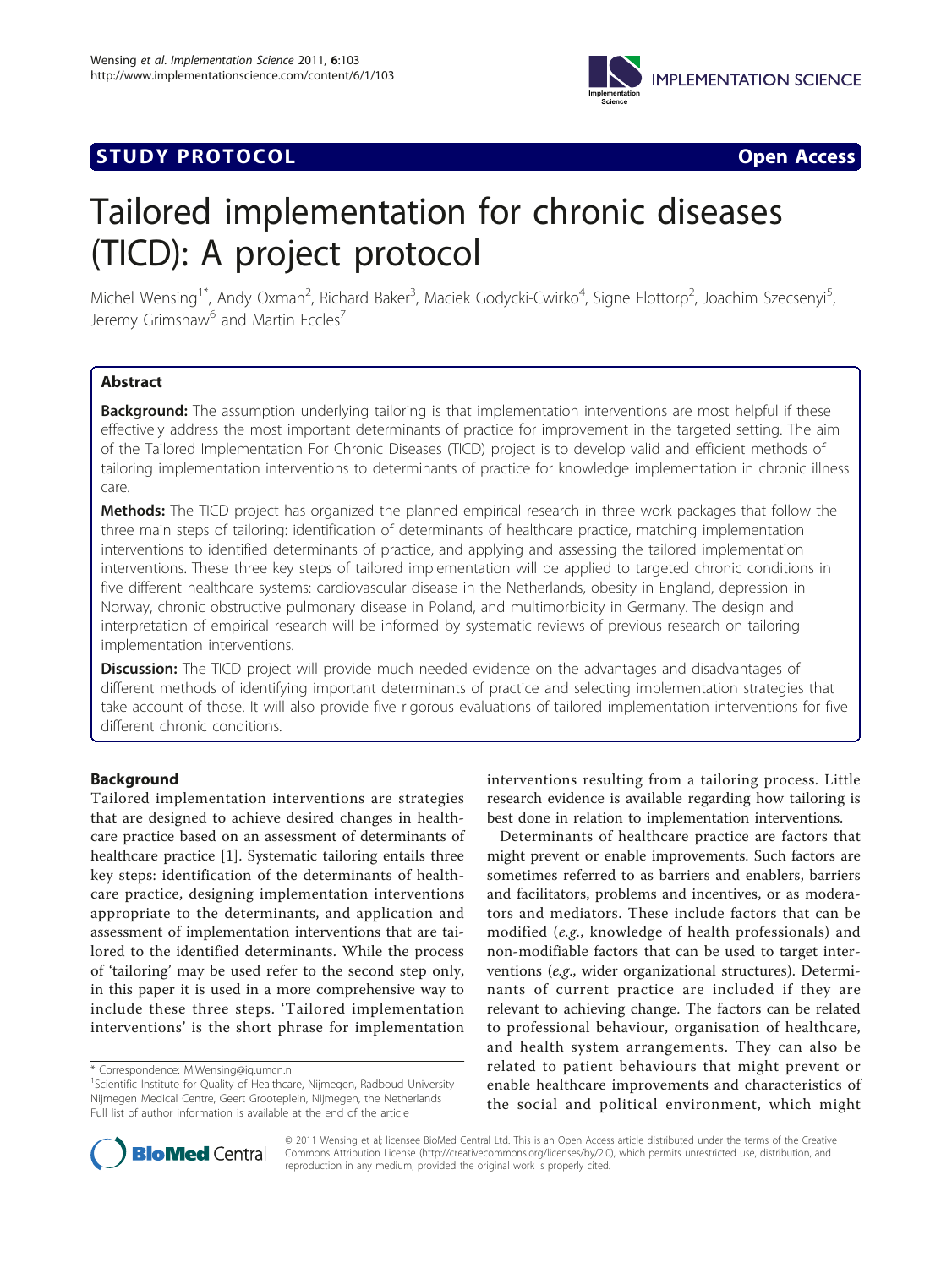constrain or enable efforts to improve health services. Factors may be pragmatically defined or linked to theoretical perspectives. Healthcare improvements include improvements in any healthcare setting (including primary and secondary care) and improvements in public health services as well as clinical services.

The assumption underlying tailoring is that implementation interventions are most helpful if these effectively address the most important determinants of practice for improvement in the targeted setting. This is consistent with a rational approach to clinical practice, where a diagnosis is made in order to guide the choice of treatment. The idea is also shared with a large number of theories and models for inducing behavioural and organizational change, which have been developed in various scientific disciplines such as motivational psychology, organisational science, and educational research [[2\]](#page-7-0). Many descriptive studies of determinants of practice have been published in medical journals and an increasing number of implementation interventions have been labeled 'tailored implementation interventions.' Although tailoring implementation interventions to determinants of practice seems logical and has received growing attention, research evidence that tailored strategies are substantially more effective than other approaches is lacking [\[3](#page-7-0)].

Furthermore, it is unclear how best to identify important determinants of practice and how to match implementation interventions to those. A range of approaches is available for the different steps in tailoring, as will be outlined in the following section. It is unclear which ones are most appropriate. For example, a meta-regression analysis on 26 studies of tailored interventions did not identify impact of level of tailoring, rigour of barrier analysis, complexity of interventions, concealment of allocation, explicit utilisation of a theory when developing the intervention, and the reported presence or absence of administrative constraints [[3](#page-7-0)]. The Tailored Implementation For Chronic Diseases (TICD) project aims to address this lack of research evidence by directly comparing alternative approaches in the tailoring process and by assessing the effectiveness of resulting tailored implementation interventions.

# Challenges regarding tailored implementation

The available research on tailored implementation interventions signals a number of challenges. Tailoring methods have been poorly described in published research. For example, a qualitative in-depth analysis of a heterogeneous set of 20 tailored interventions found that a wide variety of tailoring methods was used, methods were poorly described, and there was little matching between identified barriers for change and implementation interventions chosen [[4](#page-7-0)]. Poor documentation reduces the possibility of learning from previous studies, makes it difficult to standardize methods, and inhibits the development of a shared knowledge base.

Although many studies of determinants of practice have now been published in healthcare journals, the validation of the measurement approaches is often limited. Whether theory-based or pragmatic, non-validated measures often are used in small studies. For example, many studies were based on physician-reported barriers for change using poorly developed questionnaires. Furthermore, much research is cross-sectional and precedes the implementation process. It is possible that identified determinants of practice are not relevant to the actual implementation process, and during the implementation process determinants of practice may be present that were not identified.

The different methods and models for tailoring reflect opposing approaches to implementation science, which have been advocated by implementation scientists in the TICD consortium. Eccles et al. have argued for wider use of theory in implementation research, both for intervention development and for evaluations of intervention effectiveness [[5](#page-7-0)]. A wide range of theories is available, and personal preference rather than research evidence seems to guide the choice of theory [[2](#page-7-0)]. Theory-based approaches are explicitly linked to one or more specific theories, such as the Theory of Planned Behavior or the Diffusion of Innovation theory, and derive relevant factors and methods from such theories. Oxman et al., on the other hand, have argued for a pragmatic and empirical approach to implementation science [[6](#page-7-0)]. Pragmatic models specify a list of potentially relevant factors, but do not embed these in a comprehensive theoretical framework. Furthermore, different theory-based approaches compete with each other, just as different pragmatic approaches compete with each other. Evidence to support any approach is limited.

While there seems to be broad consensus on the value of tailoring implementation interventions to local determinants of practice, another issue is what 'local' means. Its meaning varies from 'a specific project' or 'a specific health profession' to 'a specific care provider' or 'a specific aspect of the behaviour of that care provider' (e.g., weight monitoring in diabetic patients). The appropriate aggregation level depends on the generalizability of the identified determinants of practice. The choice of aggregation level also may have implications for costs, because tailoring an implementation intervention to each individual health professional is likely to be more resource consuming than tailoring to higher aggregation levels. Tailoring to individual health professionals would be less costly if more intensive and expensive interventions were only used for individuals where they were thought to be needed, rather than for everyone.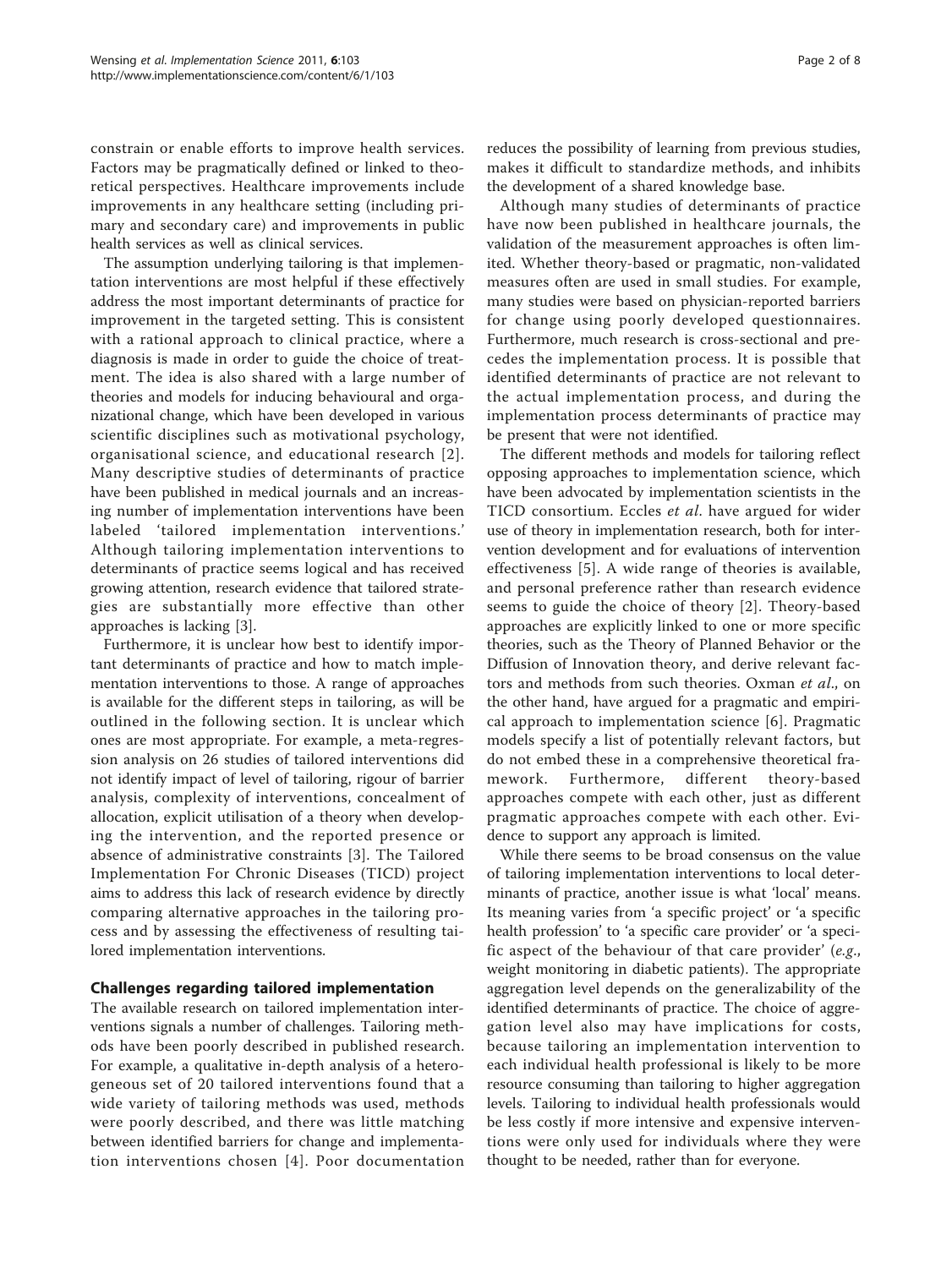Another area of uncertainty concerns the timing of the tailoring process. Tailoring is mostly thought of as an analysis of determinants of practice, and matching of implementation interventions to those determinants of practice, before implementation interventions are actually applied. But this may be too early in some situations, such as in the case of a very innovative technology, because the target group may have to experience the innovation first. In other situations, it may be effective to repeat the tailoring process after an implementation intervention has been started, in order to guide modifications of the implementation process.

# Aim and objectives

The aim of the TICD project is to develop valid and efficient methods of tailoring implementation interventions to determinants of practice for knowledge implementation in chronic illness care. Four key objectives have been defined:

1. To review research evidence regarding approaches to tailoring knowledge implementation in healthcare practice.

2. To test different approaches for identifying determinants of healthcare practice in chronic illness care.

3. To test different approaches for matching implementation interventions to identified determinants of healthcare practice in chronic illness care.

4. To assess the effectiveness of tailored implementation interventions in chronic illness care and the role of hypothesized determinants of healthcare practice.

# Methods

The TICD project has organized the planned empirical research in three work packages that follow the three main steps of tailoring: identification of determinants of healthcare practice, matching implementation interventions to identified determinants of practice, and applying and assessing the tailored implementation interventions. These three key steps of tailored implementation will be applied to targeted chronic conditions in five different healthcare systems: cardiovascular disease in the Netherlands, obesity in England, depression in Norway, chronic obstructive pulmonary disease in Poland, and multimorbidity in Germany. The design and interpretation of empirical research will be informed by systematic reviews of previous research on tailoring implementation interventions. Ethical approval will be sought for each of the studies separately according to national regulations.

#### Systematic reviews

We will prepare systematic reviews of both descriptive and evaluative studies of different approaches to identifying determinants of practice, and approaches to

matching implementation interventions to determinants of practice. These reviews will be undertaken the first year of the project and updated during the project.

## Approaches to identifying determinants of practice and for matching interventions

We will include both descriptive and evaluative studies of methods that have been used to identify barriers or enablers to changing health professional practice or matching interventions to determinants of practice. We will use text words and index terms from published papers that we already have on file to construct search strategies for Medline and Embase. We will conduct citation searches (ISI and Google) and search for related articles in PubMed using key background papers and relevant included studies. We will screen the reference lists of key background documents and relevant studies, and we will contact key informants, including the authors of key background documents and included studies.

Two reviewers will independently read the titles and abstracts resulting from the search process and eliminate any obviously irrelevant studies. We will retrieve the full text of potentially relevant studies. Two reviewers will then assess each retrieved study using the selection criteria. Studies meeting all of the selection criteria will be included. Disagreements will be resolved by consensus of all of the reviewers. Data will be extracted independently from each included study by two of the review authors using a standard data extraction form. Discrepancies will be resolved by checking against the study report and, if needed, discussed with the other review authors. We will contact the investigators to collect information that is missing from study reports. For each method, we will extract a detailed description of the method, time, and resources required to apply the method, the advantages and disadvantages of the method, and the evidence or logical arguments supporting those. The Cochrane Effective Practice and Organisation of Care (EPOC) risk of bias approach will be used for evaluative studies. We will assess the risk of bias in descriptive studies using the following criteria:

1. The methods for data collection were appropriate for the purpose of the study.

2. The sources of information were appropriate for the purpose of the study.

3. The methods used to analyze the data were appropriate for the purpose of the study.

4. The linkages are transparent between the data that were reported and inferences.

We will construct tables summarizing key advantages and disadvantages of each method to facilitate comparisons across different methods. We will summarize the strengths and weaknesses of each method, ways in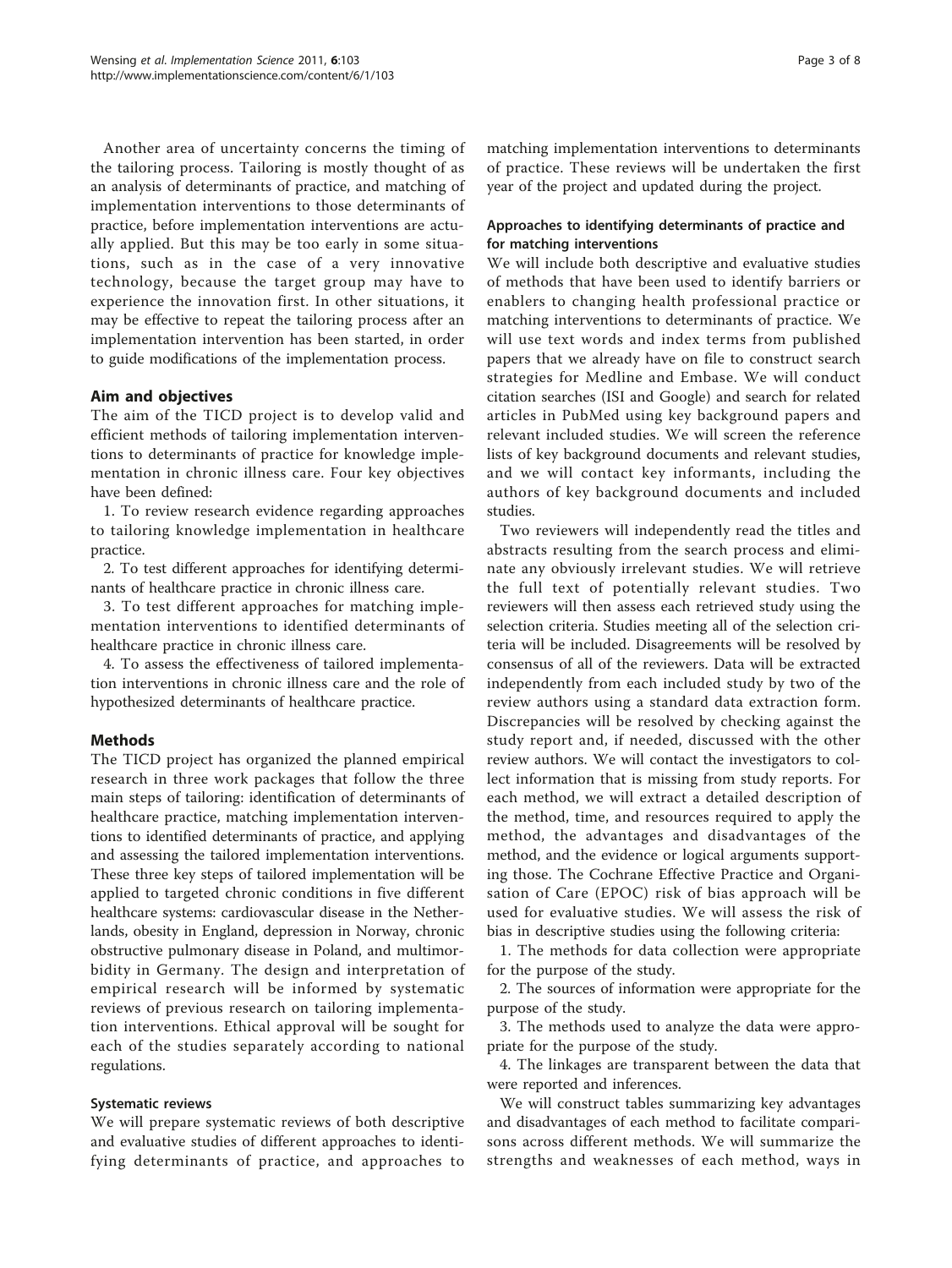which different methods complement each other and could be potentially combined, and gaps in evidence to support potential strengths and weaknesses of each method.

#### Checklist for determinants of practice

Terms such as checklist, framework, and taxonomy have different meanings. We use the term 'checklist' here as a generic term for any system for identifying and classifying determinants of change in practice.

We will identify checklists in papers included in the review described above. We will contact key informants, including members of an advisory group and the authors of key background documents and included articles, to identify additional checklists. We will review the advantages and disadvantages of existing checklists and compile a comprehensive list of factors included in those checklists and the ways in which factors are grouped ('dimensions'). We will add factors and dimensions that are not included in existing checklists based on input from an international advisory group. We will then organize and group factors into a draft checklist.

We will compile a list of attributes that a checklist of determinants of practice should have by circulating a draft list to the advisory group and revising it based on their input. We will ask the advisory group to appraise the draft checklist using the revised list of desirable attributes as criteria. We will revise the checklist based on their feedback and send the revised checklist with the compiled feedback to the advisory group, requesting them to appraise the revised checklist using the same criteria. The resulting checklist will be tested in work packages two through four, which are described below.

#### New updates of Cochrane review on tailored interventions

We will update the Cochrane review of tailored interventions [[3\]](#page-7-0) that assessed the effectiveness of tailored implementation strategies in improving professional practice and healthcare outcomes. The review includes a comparison of interventions tailored to address identified barriers to change with no intervention or an intervention(s) not tailored to the barriers. We will undertake this analysis for two subsets of the studies, one in which the control group received no intervention and the other in which the control was a non-tailored intervention. We will also undertake an investigation of heterogeneity of the effectiveness of tailored interventions to identify factors important to consider when designing and implementing a tailored intervention. We will also compare interventions targeted at both individual and social or organisational barriers compared with interventions that are targeted at only individual barriers. This review was last updated in 2009 [\[3](#page-7-0)].

# Methods for identification of determinants of healthcare practice

In this work package, we will evaluate different methods for identifying determinants of practice. We will first describe gaps or deficiencies in healthcare for the studied chronic conditions by drawing on publications and available datasets. Having defined the strengths and weaknesses of care, we will select up to four methods for identifying determinants of practice that appear to explain the deficiencies in care. Finally, we will compare methods and their findings to determine which methods are most appropriate to use, and to which contexts and settings they are most applicable.

#### Inventory of current practices

In this stage, we define the healthcare problem to be investigated. This inventory will identify the performance gaps and define goals for improvement, and thus set the stage for the following steps. A comprehensive and up-to-date inventory of current practice in the care of the targeted chronic condition will be made by each of the participants. Although they will focus on research in their own country in order to provide evidence about the gaps and deficiencies in care in that country, the inventory will take account of evidence from other countries in order to set the findings in an international context. In each participant country, the inventory will address the specific, targeted condition for that country. For each condition, we will identify the national guidelines or key recommendations applicable in each of the participant countries. The following approaches will be used:

1) Review of published observational research on adherence to guidelines or aspects of care of the targeted chronic condition, using searches in electronic bibliographic databases, national journals, and national conferences; we will apply a standardized search strategy that will ensure consistency across targeted chronic conditions, and between participant countries. Whilst the review will not be of trials of clinical interventions, we will employ systematic approaches for the searches and assessment of articles for inclusion. Data from the included articles will be extracted to a table, and the findings summarized in a narrative review that will compare evidence on what care is delivered with the prevailing guideline recommendations.

2) Analysis of available epidemiological or public health datasets, or data from surveillance networks that continuously collect data on disease incidence and prevalence as well as healthcare provided. For example, some practice level data on management of obesity are available in England; in different countries and for the different clinical conditions, a variety of data are available. The analyses will be descriptive, and will be used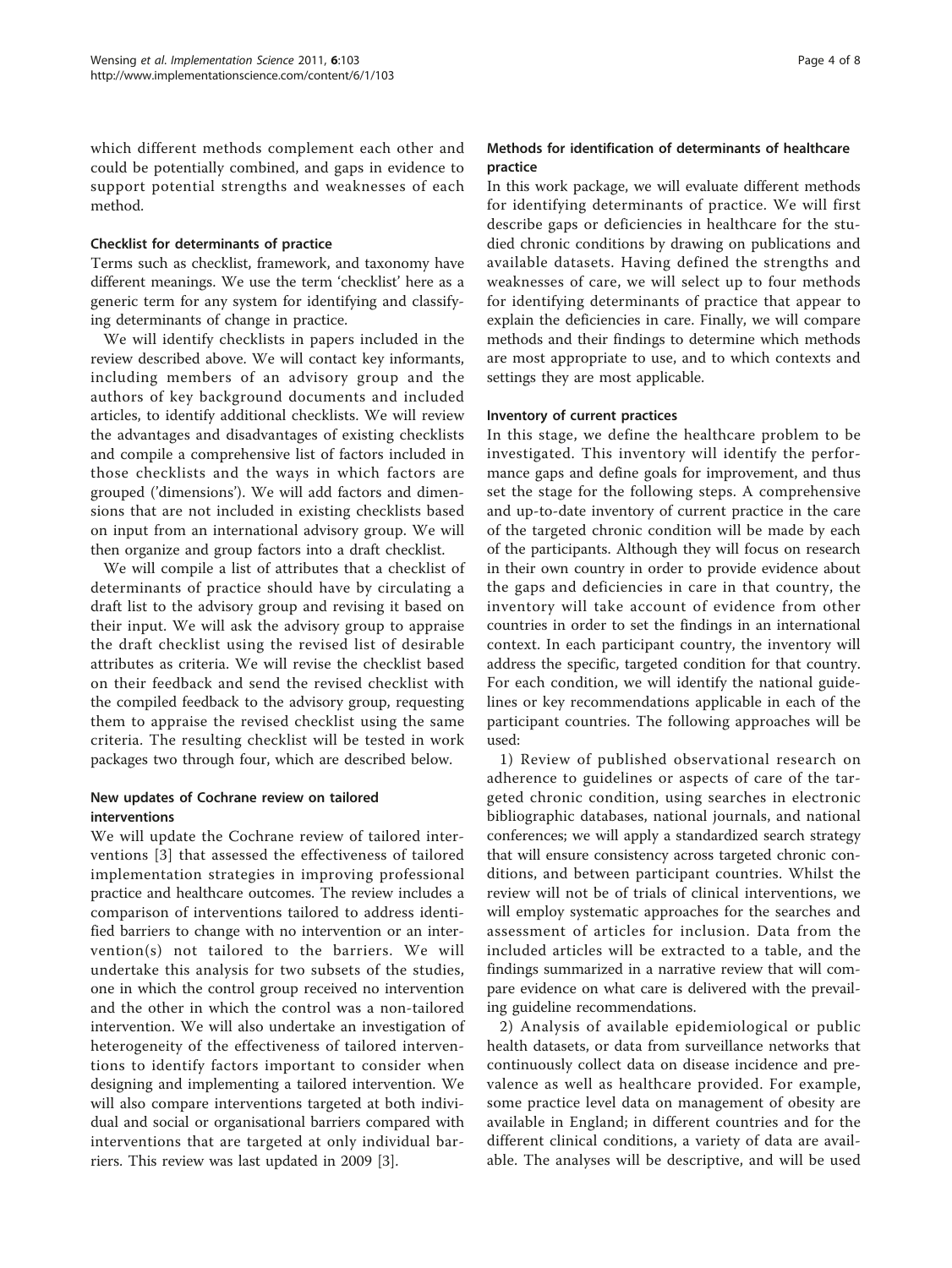to highlight discrepancies between recommended care and actual care.

3) In order to check our interpretation of our evidence and data reviews, we will interview up to five key informants on each country. The informants will be selected for their knowledge of policy and practice of the targeted condition in the context of their country setting. The interview will enquire whether our interpretation of the gaps and deficiencies in performance reflect their own knowledge and experience. If differences between our interpretation and the views of the key informants are identified, we will re-visit the evidence and data to understand the inconsistencies.

#### Selection of methods

We will use a structured approach to select up to four methods for identifying determinants of practice. The TICD participants and members of the scientific advisory board will be involved in this process that will employ a two- or three-stage modified Delphi procedure to identify consensus on the most appropriate methods to select. In the Delphi procedure, respondents will be asked to rate the suitability of the candidate methods using a set of criteria that will include the extent to which the methods identify a comprehensive range of determinants, whether they identify the most relevant determinants, whether there is evidence of their validity, and whether they feasible to employ and of reasonable cost. The Delphi procedure will also seek consensus on the extent to which a checklist should be used to assist in the identification of determinants, and the extent to which behavioural theory should inform the use of the methods.

#### Comparative evaluation

Head-to-head comparisons of barrier identification methods will be conducted in each country for the targeted chronic conditions (i.e., five discrete but related studies, each addressing one of cardiovascular risk, obesity, mental health, multi-morbidity, or asthma). An internationally standardized protocol for these studies will be developed to ensure that the chosen methods are used consistently across countries. In each country, up to four methods will be used. Because there is no reference standard already known as a valid method to identify determinants of practice, we will take as the reference, for each condition, the total of all determinants identified by all methods combined. Brainstorming will be used as the reference methods involving (lowest) cost and time investment.

The setting of these studies will be dictated by the particular condition, and generally will involve primary and secondary care services. The study subjects will be clinicians, patients, managers or content experts. The number of participants in each study group is related to the method used; e.g., a survey in health professionals requires a larger sample than a brainstorming session with five to ten clinicians. Because the selected methods may be more appropriate for certain settings (for example, the team or organization level), random allocation of methods across settings would be not be helpful. Selection of methods will be made on explicit predictions of which method is likely to suit which condition and setting. For example, if care is team based, observation of teamwork, process mapping, or focus group methods may be more appropriate than individual interviews.

In each chronic condition, we aim to spread the selected methods over aggregation levels (health professional, team, organization) and orientation (explorative/ pragmatic versus theory-orientated). One of the methods will be consistent across conditions, and we plan to use brainstorming in this role. A standard brainstorming session with pragmatic analysis of data represents a low cost, low intensity method. All other methods involve a greater degree of primary data collection and analysis, and therefore although brainstorming is not a no-intervention control, it offers a minimal method against which more intensive methods may be compared. Measures of process and outcomes will be standardized. The analysis will compare methods in terms of process (the time, resources, and expertise required), and outcomes (the range and completeness of determinants of practice identified, consistency of factors across methods, and whether the method highlighted the most salient determinants of practice as identified by the combined methods).

#### Process evaluations

We will undertake a process evaluation in each country to describe the feasibility of use of the methods and check the fidelity of use of the methods. The research teams in each country will maintain a diary to record the required time and document any difficulties in applying the methods, any deviations from the recommended procedures for each method, and any other problems or positive experiences that occurred. The project diaries will be supplemented by interviews of each country researcher led by the lead of this work package in order to explore any emerging issues in depth. The findings of the diaries and interviews will be combined to create a report on the use of each method.

#### Matching implementation interventions to identified determinants of practice

This work package focuses on the logical next step in tailoring, which is linking implementation interventions to identified determinants of practice. First, the list of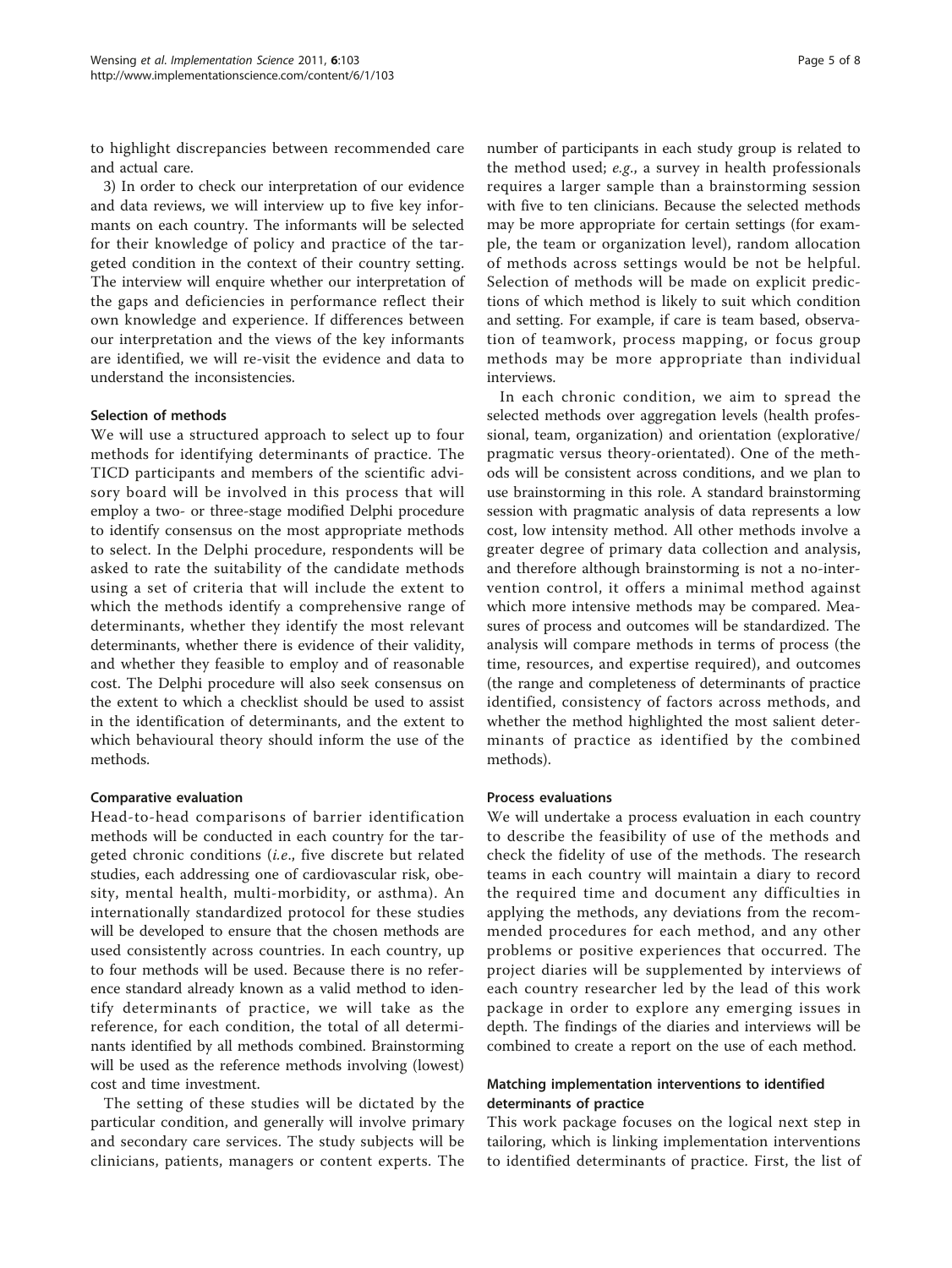determinants of practice will be standardized to set the stage for the next steps. Then, up to four methods will be selected for linking interventions to these determinants of practice. Some of these methods may be naturally linked to approaches for identifying determinants of practice, e.g., identified in the same questionnaire or focus group interview. While the strongest evidence for the usefulness of matching interventions will be provided by the planned evaluations of resulting tailored implementation interventions, this work package will examine outcomes specifically related to the matching methods.

#### Standardization of determinants of practice

The identified determinants of practice for knowledge implementation in the targeted chronic diseases, resulting from the different approaches in the previous work package, will be standardized. This is done to provide an equal starting point for the research planned in this work package. In this process, we will take the validity and generalizability of the findings into account.

#### Selection of methods

We will select up to four methods for matching implementation interventions to identified determinants of practice identified in the previous work package. The methods will be selected for testing, using a structured process. The process will employ a two- or three-stage modified Delphi procedure to identify consensus on the most appropriate methods to test. In the Delphi procedure, respondents will be asked to rate the suitability of the candidate methods using a set of criteria that will include the extent to which the methods can be linked to specific factors, whether there is evidence of their effectiveness, and whether they are efficient and feasible to employ. Depending on the number and nature of the methods identified in the literature reviews, in the Delphi ratings process we will group the methods according to whether they are pragmatic or theory based, and whether they address individual, team, or organization levels. Consequently, it will be possible to select the most highly rated methods from these categories.

#### Comparative evaluations

Head-to-head comparisons of barrier identification methods will be conducted in each country for the targeted chronic condition (i.e., discrete but related studies). An internationally standardized protocol for these studies will guide these studies. The comparisons will be designed as comparative evaluations. One of the methods will be consistent across conditions, and we plan to use a short brainstorming session in this role. We will take care that study groups cannot influence each other during the study (to avoid contamination), that

'interventions' to match implementation interventions are well defined and implemented, and that measures for evaluation are standardized.

The setting of these evaluation trials will be dictated by the particular condition, and generally will involve primary and secondary care services. The study subjects will be clinicians, patients, managers, or content experts. Because the selected methods may be more appropriate for specific settings (for example, the team or organization level), random allocation of methods across settings would not be helpful. Selection of methods will be made on explicit predictions of which method is likely to suit which condition and setting. In each chronic condition, we plan to test up to four different methods, spread over aggregation levels (health professional, team, organization) and orientation (explorative/pragmatic versus theory-orientated). A pragmatic brainstorm session involving experienced clinicians represents a low-cost, low-intensity method. All other methods involve a greater degree of primary data collection and analysis, and therefore although brainstorming is not a no-intervention control, it offers a minimal method against which more intensive methods will be compared.

Measures include a log of activities and time investment, and documentation on the prioritized implementation interventions. The analysis will compare methods in terms of process (the time, resources, and expertise required), and outcomes (the range and completeness of interventions identified, consistency of interventions, and whether the method highlighted the most salient interventions as compared to the combined results of the different methods). The impact of chosen interventions will be studied in the trials, which are described below.

## Process evaluations

We will undertake a process evaluation in each country to describe the feasibility of use of the methods and check the fidelity of use of the methods. The research teams in each country will maintain a diary to record the required time and document any difficulties in applying the methods, any deviations from the recommended procedures for each method, and any other problems or positive experiences that occurred. The project diaries will be supplemented by interviews of each country research led by the lead of this work package in order to explore any emerging issues in depth. The findings of the diaries and interviews will be combined to create a report on the use of each method.

#### Effectiveness of tailored interventions

In this final piece of empirical research, we will assess the effectiveness of the resulting tailored implementation interventions that were derived from the previous work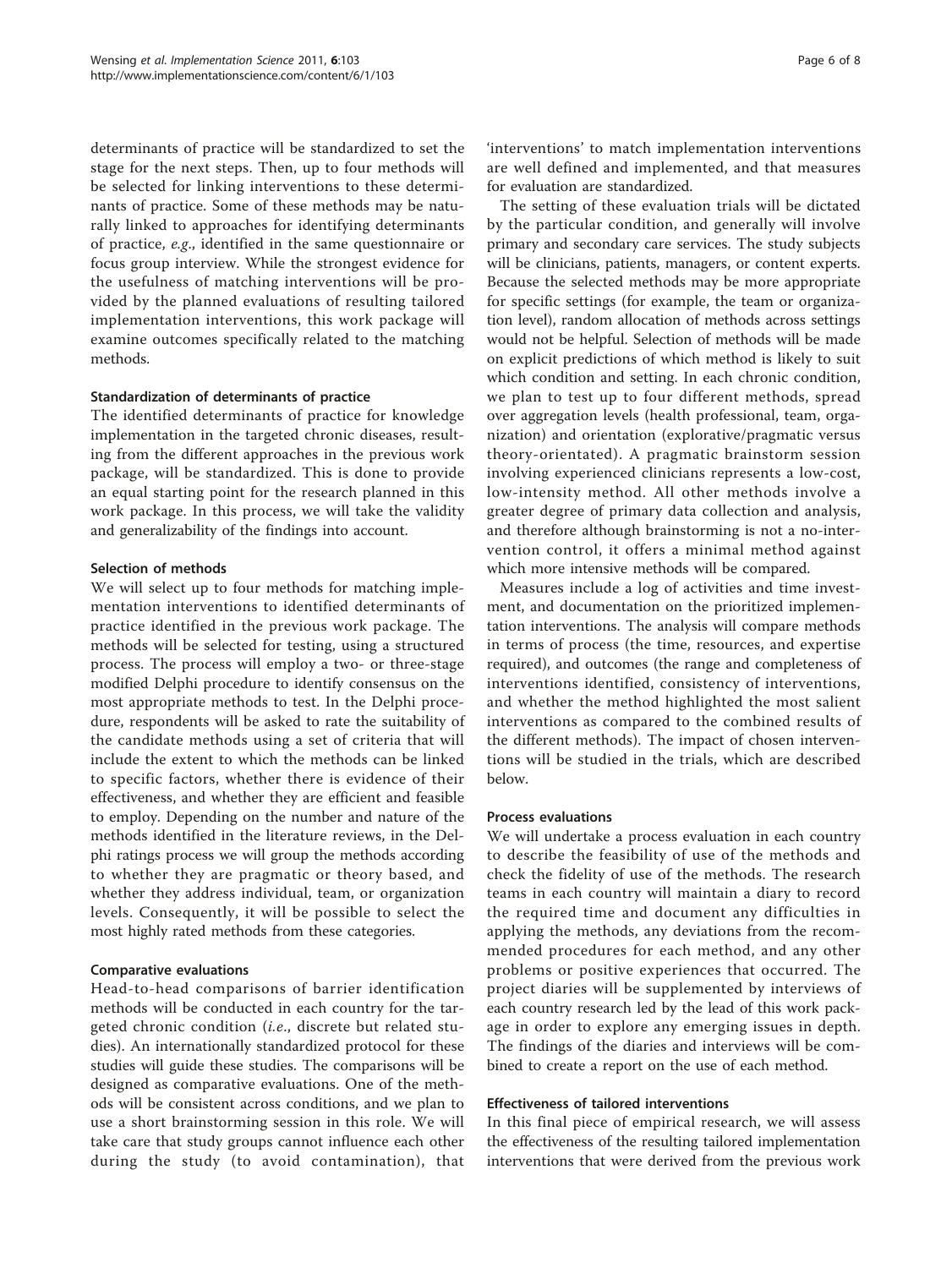package. Depending on feasibility, the studies will involve subjects who were also involved in previous work packages or newly recruited subjects. A detailed study protocol will be elaborated according to relevant guidelines, e.g., CONSORT, STROBE. Trials will be registered in an internationally recognized register. In this section an outline of the planned research is provided. First, we will make a final choice of implementation interventions and develop research protocols for each of the different (clusters) of chronic conditions. The research protocols will be internationally standardized with respect to methods and measures where possible to enhance comparability of study findings. We aim for cluster-randomized trials, when feasible. The strongest possible alternative design will be used, when cluster-randomized trials are not feasible (e.g., interrupted time series or controlled before-after comparisons). Measures related to identified determinants of practice will be included to explore their potential role in improving healthcare practice. Finally, we will apply observational and qualitative methods (surveys, interviews, focus groups) including patients and professionals as process evaluation.

#### Selection of implementation interventions

Based on the results of the work package focused on matching interventions to determinants of practice, a list of implementation interventions will be made for each of the five targeted chronic conditions. Tailoring interventions implies that we cannot specify the interventions a priori in a standardized way. We expect to assess complex interventions consisting of several active components on different levels e.g., on the individual and organizational levels. Participants (practitioners and patients) may be different from those involved in the previous work packages, which may result in a different choice of implementation interventions compared to the previous work package. Furthermore, it is likely that the interventions will differ across health professionals and organizations, if these have different determinants of practice for implementation.

#### Develop research protocols

We will plan rigorous evaluations of tailored implementation interventions in each of the different chronic diseases. The resulting tailored interventions may differ across the targeted chronic conditions. International standardization will be sought in order to enhance the comparability of research. The size of the studies will be determined on the basis of statistical power calculations, but we expect to include large samples of patients (>100 and potentially many more) and providers (>30 and potentially many more). Baseline measurements and patient outcome measures will be included when

possible. Control groups will receive minor or delayed implementation interventions (in parallel group designs), or alternative interventions (in block designs). The trials will be pragmatic, meaning that they reflect clinical reality reasonably well.

In the analysis, we will examine the influence of the hypothesized determinants of practice on implementation processes in chronic illness care, and thus provide further evidence on the validity of measures of determinants of practice. This will provide hypotheses on factors that really influence implementation processes in chronic illness care. We will also test the added value of repeated analyses of determinants of practice compared to the initial analysis of determinants of practice. The data-analysis will be based on up-to-date tools, including random coefficient regression models for longitudinal data.

#### Process evaluations

Process evaluations are especially necessary in trials of complex interventions, and in multisite trials, where the same or similar interventions may be implemented. In the process evaluation, we will measure the integrity and feasibility of the implementation interventions and clinical interventions that were implemented. Furthermore, we will assess how the interventions are implemented, distinguish between components of the interventions, and identify contextual factors that may influence the content and effectiveness of the implementation intervention. For this purpose, we will keep a log and use questionnaires for participants. The process evaluation will also examine how well the interventions were tailored to the local barriers/enablers, and whether the barriers were overcome to any extent. This will be based on interviews and surveys of participants. Process evaluation will consist of qualitative and quantitative methods that will be developed with this work package. The research teams in each country will apply those methods (e.g., central questions for interviews and focus groups) for process evaluation.

#### Outcome evaluations

An outcome evaluation will assess the effectiveness of the tailored implementation interventions and the role of the previously identified determinants of practice in the implementation process. This analysis will also provide insight into the mechanisms underlying implementation processes in chronic illness care. The evaluations will include measures regarding the following domains: (intermediate) health outcomes including clinical measures, quality of life measures, and patient reported outcomes depending on the specific disease; patient behaviours, including adherence to treatment and life style); as well as healthcare professionals' performance